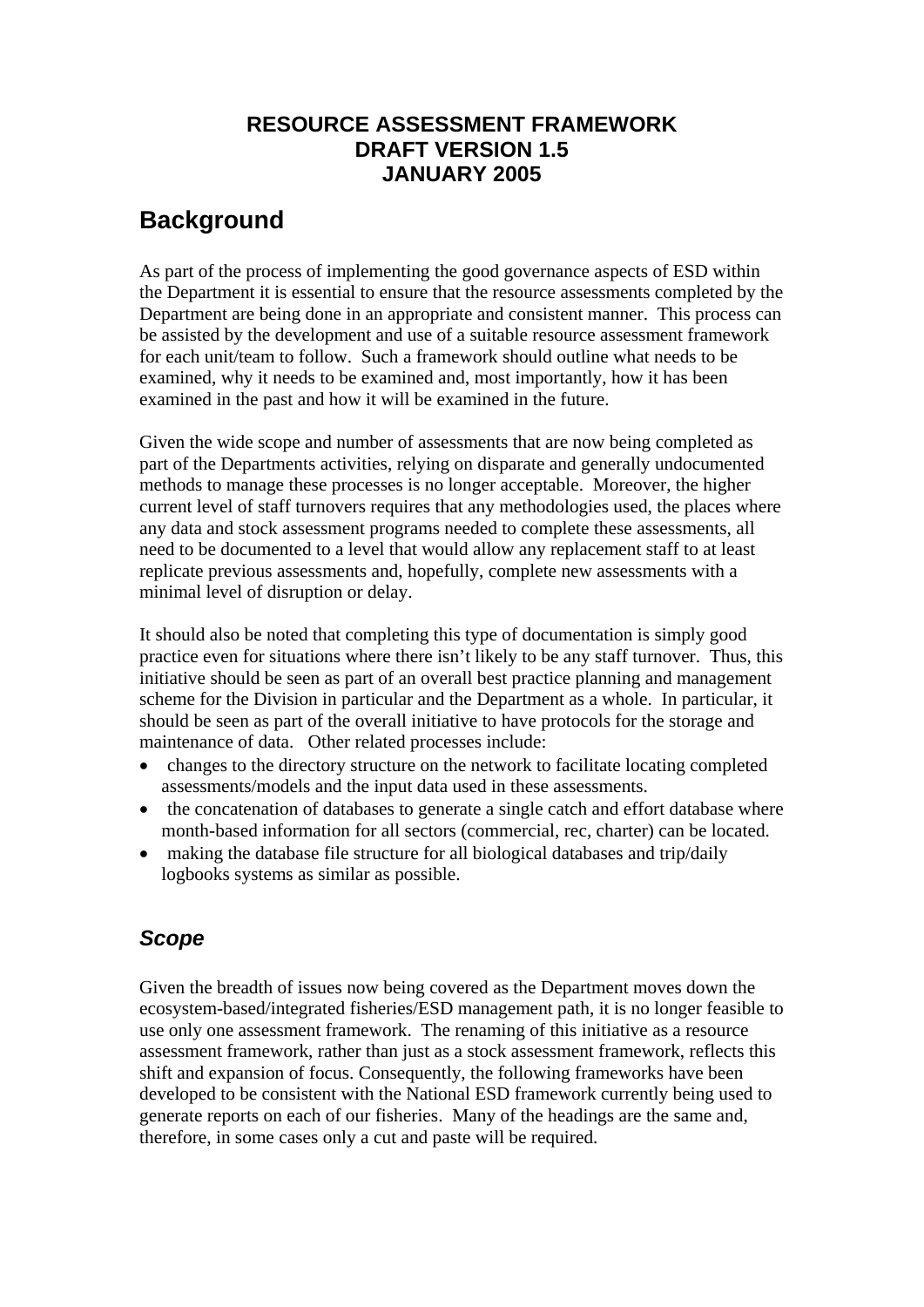This assessment framework goes to a much greater level of detail than is usually provided in the ESD reports and can be likened to the development of the "business plan" for each team. Thus it covers the methodology in much greater detail and, as outlined above, documents the locations and issues associated with all of the information needed, not just the outputs from the assessments. Some of this information is not suitable for public knowledge for security reasons, therefore, only sections of these reports would be made generally available.

### *Structure*

At this stage it is envisaged that at least four separate (but related) assessment frameworks will be needed to cover the types of issues the Department will need to report against in the coming years. These four frameworks will cover:

- (1) Individual species assessments
- (2) Broader ecosystem impacts of individual fisheries (bycatch and habitat impacts)
- (3) Regional Impacts
- (4) Social and economic impacts

Others may be generated if required.

In the current draft only the first framework, for individual species assessment, has been included. It is planned that the second framework will be completed by March. The other frameworks will be developed as they are required.

## *Summary of Process*

The process should be:

- 1. Determine/Identify Management Objectives (operational ones not high level ones).
- 2. Given these objectives, determine what the "theoretical" Performance limits should be, and why (and how robust these limits are).
- 3. Undertake a Risk Assessment for the species/issue being examined (is this a high risk low risk etc species) against the current harvesting regime.
- 4. Examine current data and available assessment methods that can be used with these data and how well the theoretical performance measure can be translated into the possible indicators, given the data available – assess whether this package is sufficiently robust enough to monitor performance of this stock given the precautionary approach.
	- If it is continue but possibly refine methods to ensure they are cost efficient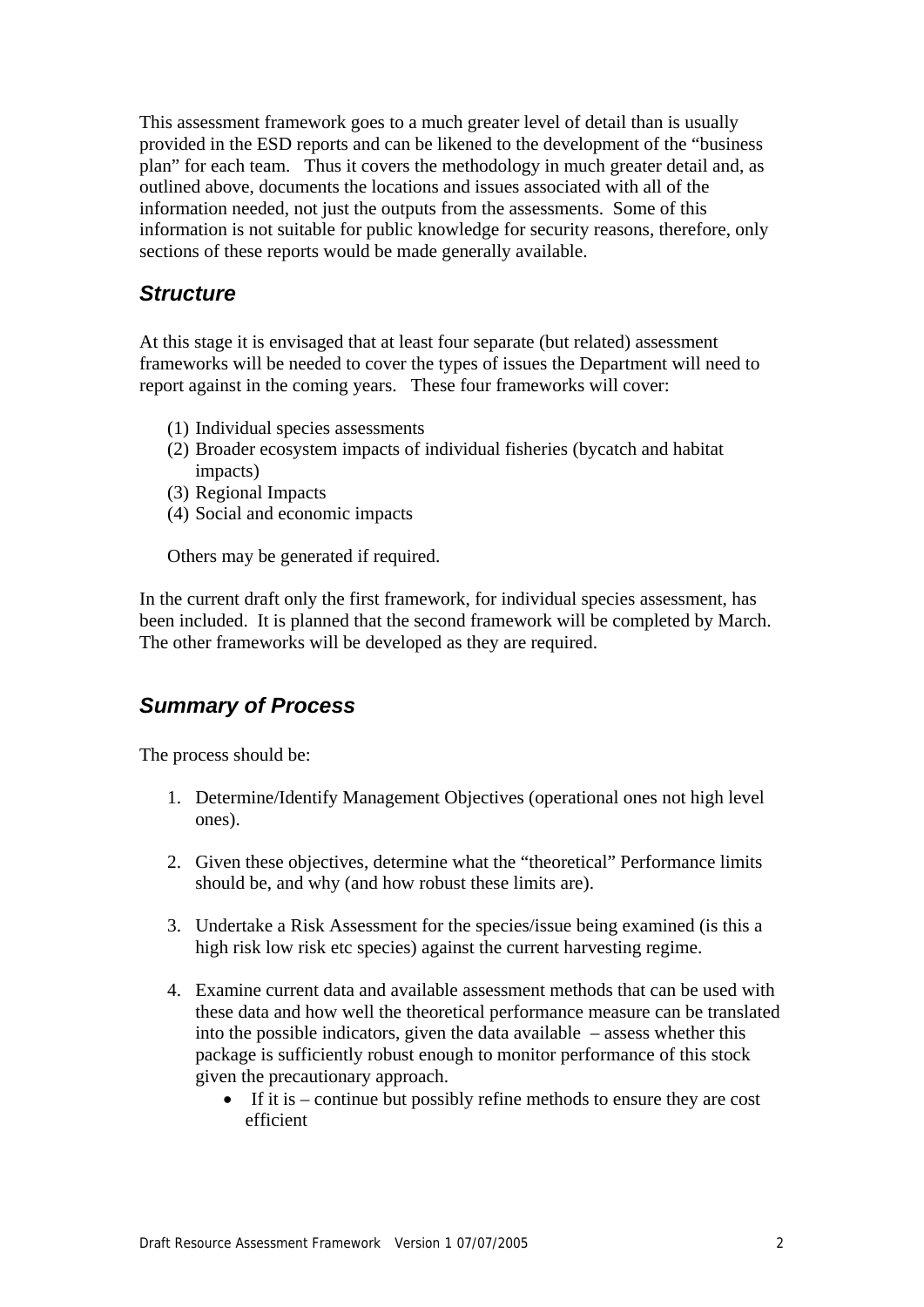- If it is not either change the monitoring to ensure that they will be sufficiently robust OR change the management so that the risk is reduced.
- 5. Review after some time period the length of which is determined by the risk.

# **Framework 1 - Individual Species/Stock/Group Assessment**

(This covers whole species assessments, assessments of separate stocks or groups of like species).

# *1. Operational Objective(s)*

*This should have been developed for ESD report. If not generate an objective using the examples already available for other fisheries as a guide. In doing this determine if the objective is only to maintain some level of abundance for this species (eg spawning biomass) or if there is some other additional/alternative (e.g. economic) objective.* 

# *2. Performance Measures*

• Theoretical basis and justification

*What is the basis for your decision and why? (this must be related to the objectives outlined above) ,* 

*Thus, what would you measure if you could, what level(s) of this are appropriate/not appropriate and what is the evidence you have used to come to this conclusion.* 

For example the theoretical limit you could be using for a fish species is that it *should be above 40%*  $B_0$  *even thought you cant measure*  $B_0$  *due to a lack of data. Nonetheless, this concept can still be the basis of your management decisions because it is helping you decide what level of depletion/precaution is appropriate.* 

*You need to explain why you have picked this theoretical limit - is it convention, a definitive study on this or a related species or just a number plucked from thin air? This way, if more information comes in then you can more easily determine if you need to alter your theoretical basis.* 

• Current operational limit and indicators being used

*What are you currently using to measure performance and what value(s)/trends etc. are being used to determine actions (trigger points/limits, targets, etc).* 

• Acceptable Catch Range, methodology and justification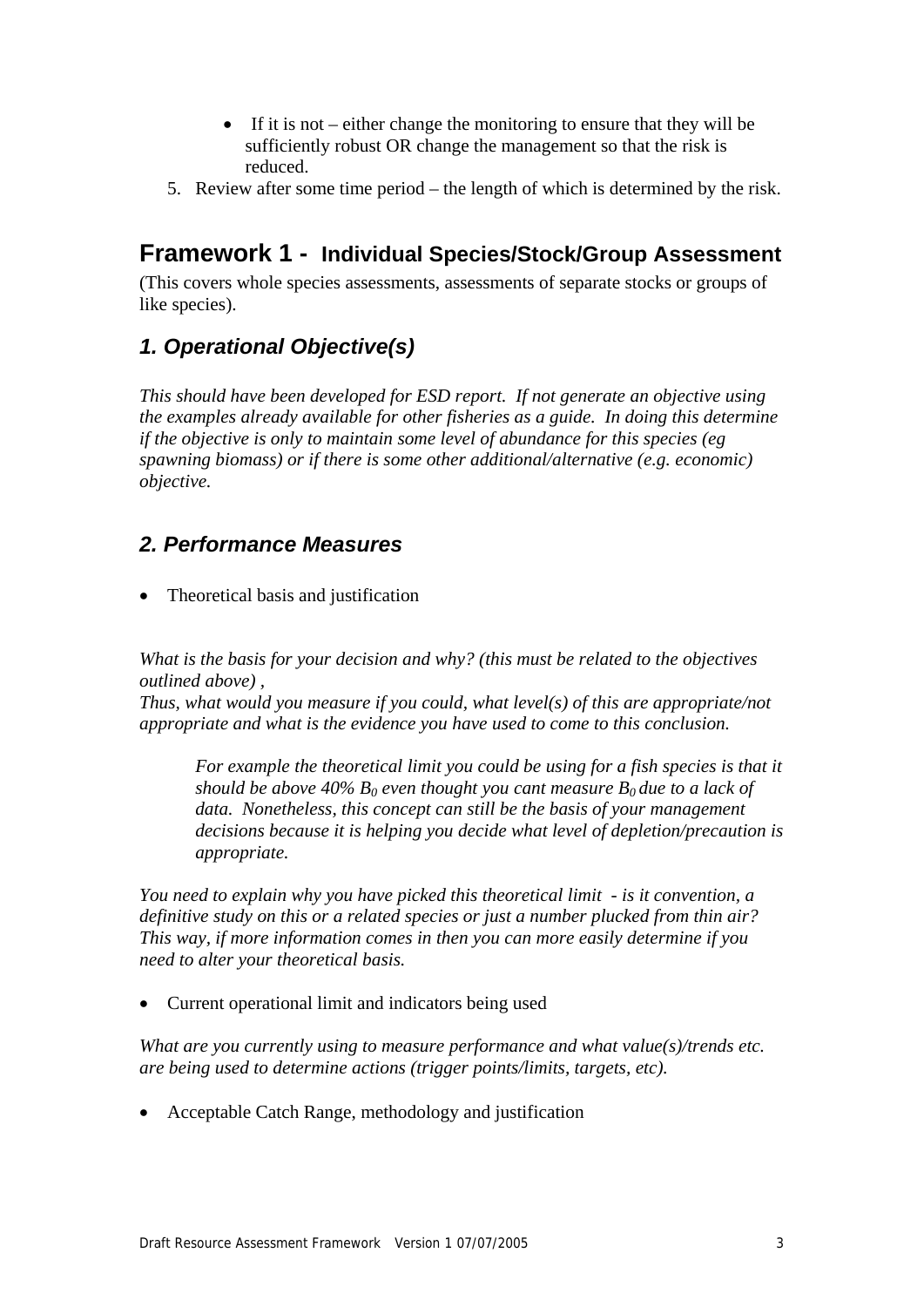*Outline the current acceptable catch range being used in your SoF reports - what is the basis for this range and why this was chosen. E.g. 80% CLs for the last 10 years as determined from double exponential smoothing.* 

*What is the basis for using such a method and what are the limitations and when should it be re-calculated - e.g. a rolling five-year period, an initial 10-year period that does not alter??* 

*Are there any standard calculations, data set manipulations/omissions that need to be done for this, and if so, where are these routines kept?* 

## *3. Risk Assessment/Priority for the Species/Stock*

## *Risk Assessment/Priority for the Species/Stock*

The priority for the level of effort that should be undertaken on the assessment of a species /stock should be a combination of the current risk to the stock and the current/likely future value of this species/stock to the community (measured as a combination of the GVP for the commercial sector, participation/use for the recreational sector and also their ecological/social value).

So a high risk but low value species should probably be rated as a higher priority than a Low risk but Moderately valued species. This is now taken into account by doubling the Current Risk to the Stock score. This does not mean we have to do research - adjusting the management may achieve the result of reducing the risk.

### **A. Risk To Stock**

This can be assessed as a combination of the following elements (vulnerability to fishing, current catch/exploitation levels and current management. Use these guidelines to determine the level of vulnerability of the stock.

#### *1. Biology*

- *What habitats are they found in?*
- *What is the growth rate, at what age does the species/group reach sexual maturity and what is the maximum age?*
- *What are the estimates of natural mortality?*
- *What is their spawning dynamics including seasonality (short long), relative fecundity, larval behaviour/dispersal?*
- *Do they form spawning aggregations?*
- *Are there sex changes, sexual dimorphism or territoriality?*
- *What size/age related migrations are there and what is the mixing amongst regions?*
- *What are the main methods of capture and would they be susceptible to hyperstability in catch rates?*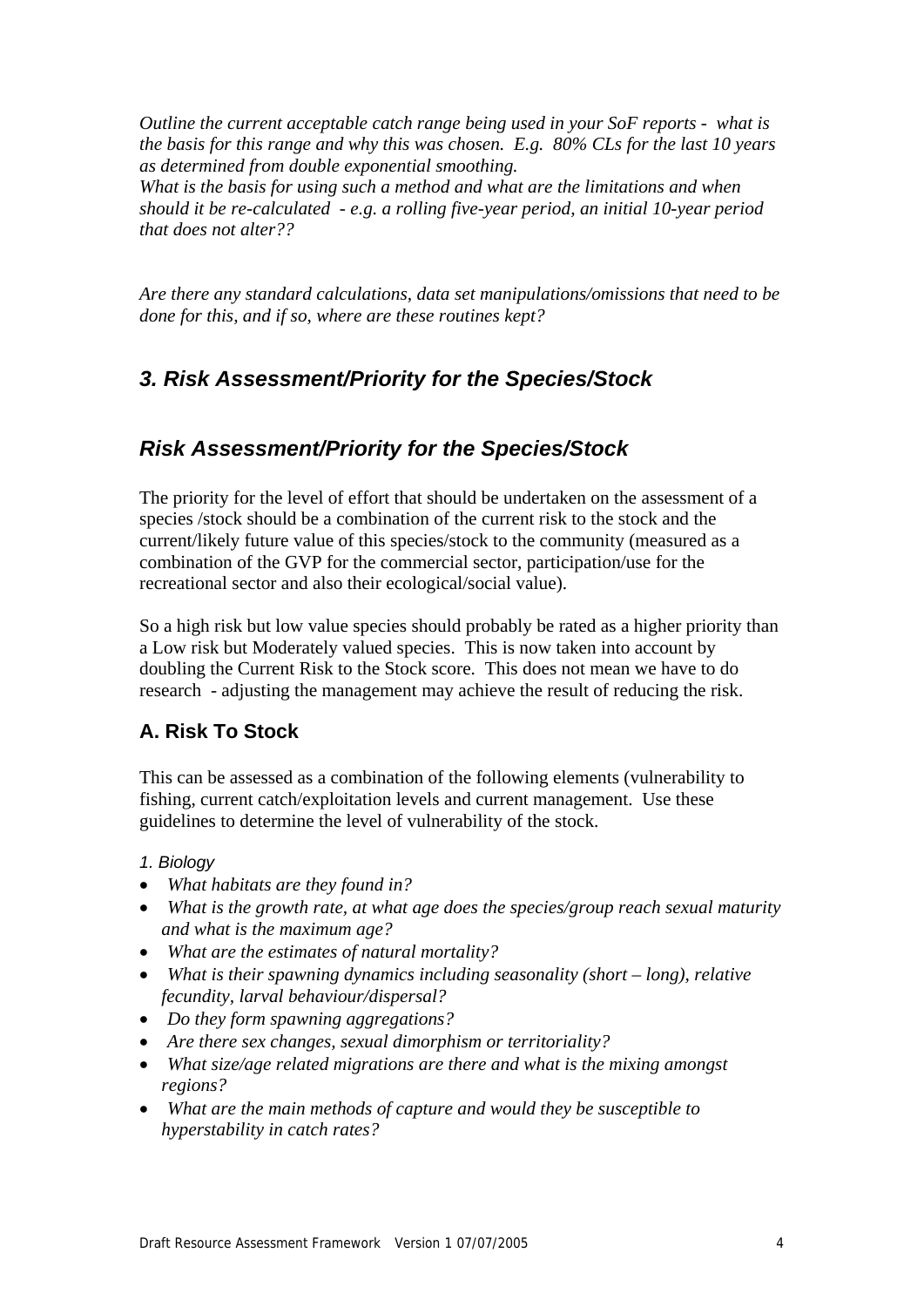- *2. Relative Vulnerability to Fishing*
- *Does their biology and behaviour make them more or less vulnerable to fishing?*
- *Have there been successful management of this species/group elsewhere?*
- *Have there been crashes and what was the recovery period?*
- *What are the patterns of annual recruitment relatively consistent among years, moderately variable about a mean, or relatively long periods with little recruitment interspersed with good years every decade or so?*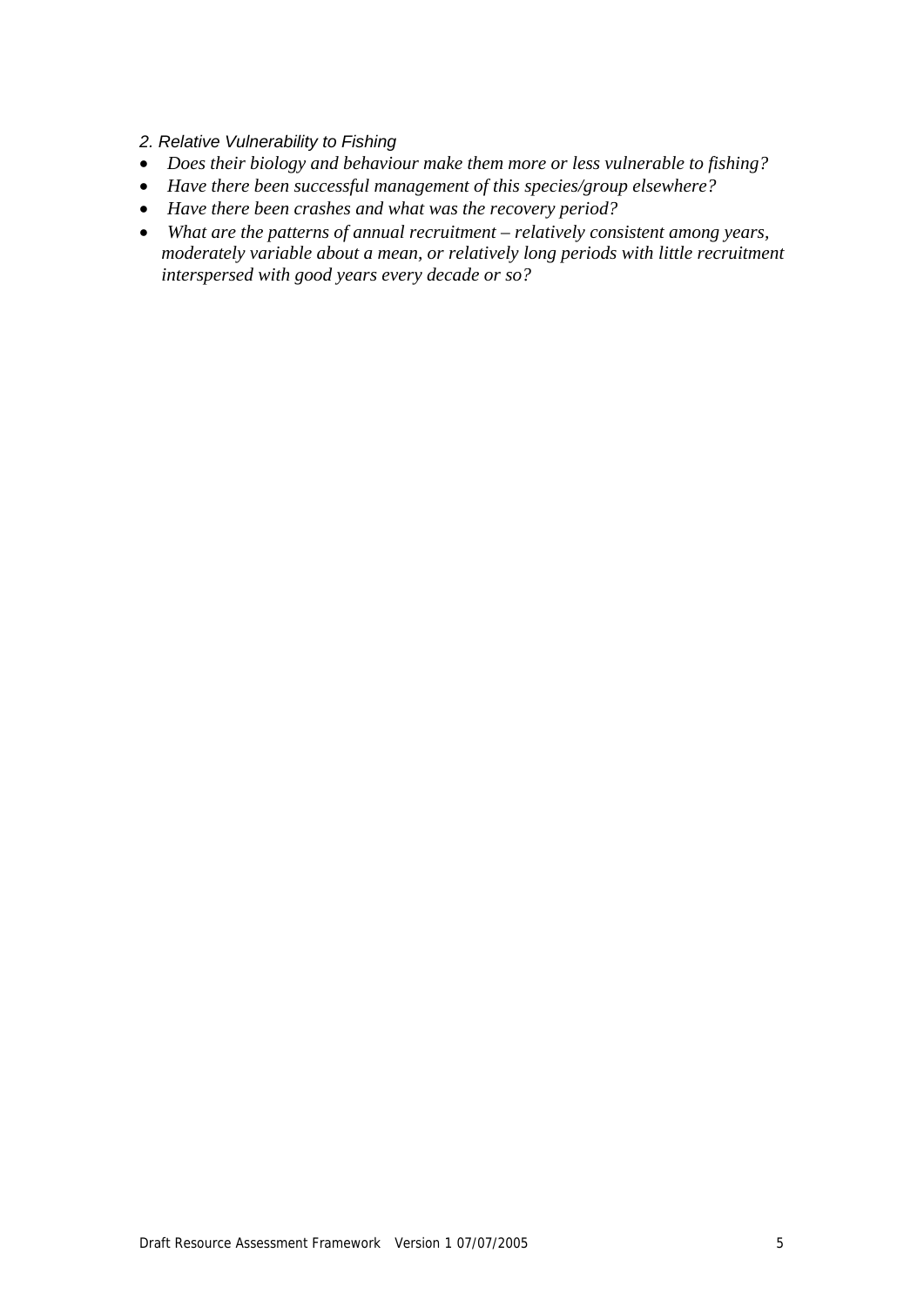#### **1. Risk Score - Vulnerability**

Low 1 Wide distribution, very short life cycles, very regular recruitment, much of the stock not vulnerable to fishing (king prawns) Minimal 2 Age ranges of at capture of short to moderate <10 years, reasonably predictable recruitment (Lobsters, herring) Moderate 3 Capture age range  $10 - 30$  or shorter lived and highly variable recruitment cycles or susceptible to overfishing (Snapper, pilchards, tiger prawns) High 4 Long lived species > 30 years (Lutjanids etc), sex change Extreme 5 Very localised species/stock distribution, low recruitment levels and long lived (abalone, long lived sharks)

#### *Current Exploitation*

*Catch (and or effort) by sector*  Commercial; Recreational; Other

#### *2. Current Risk To Stock (based on current management and information availability)*

This score is determined using the standard risk assessment techniques from the National ESD Framework given current management arrangements in place. This requires an assessment of the consequence and likelihood scores.

| Level            | Ecological (Retained: target/Non-retained: major)                                                                                                                                                                                                  |  |  |  |  |
|------------------|----------------------------------------------------------------------------------------------------------------------------------------------------------------------------------------------------------------------------------------------------|--|--|--|--|
| Negligible (0)   | Insignificant impacts to populations. Unlikely to be measurable<br>against background variability for this population.                                                                                                                             |  |  |  |  |
| Minor (1)        | Possibly detectable, but minimal impact on population size and<br>none on dynamics.                                                                                                                                                                |  |  |  |  |
| Moderate (2)     | Full exploitation rate, but long-term recruitment/dynamics not<br>adversely impacted.                                                                                                                                                              |  |  |  |  |
| Severe (3)       | Stock reduced to levels that are directly affecting future<br>recruitment levels of stocks/or severely affecting their capacity to<br>increase (ie recruitment overfishing).                                                                       |  |  |  |  |
| Major (4)        | Stock and recruitment reduced to levels that are likely to cause at<br>least local extinctions or significant species range contraction ><br>50% (i.e. may require listing of species in an appropriate category<br>of the endangered species list |  |  |  |  |
| Catastrophic (5) | Would definitely be eligible for an endangered IUCN category<br>and extinctions are imminent (i.e. within the period of<br>assessment).                                                                                                            |  |  |  |  |

#### Table 1 - Consequence categories for the Major Retained/Non-Retained Species (modified from Fletcher et al., 2002)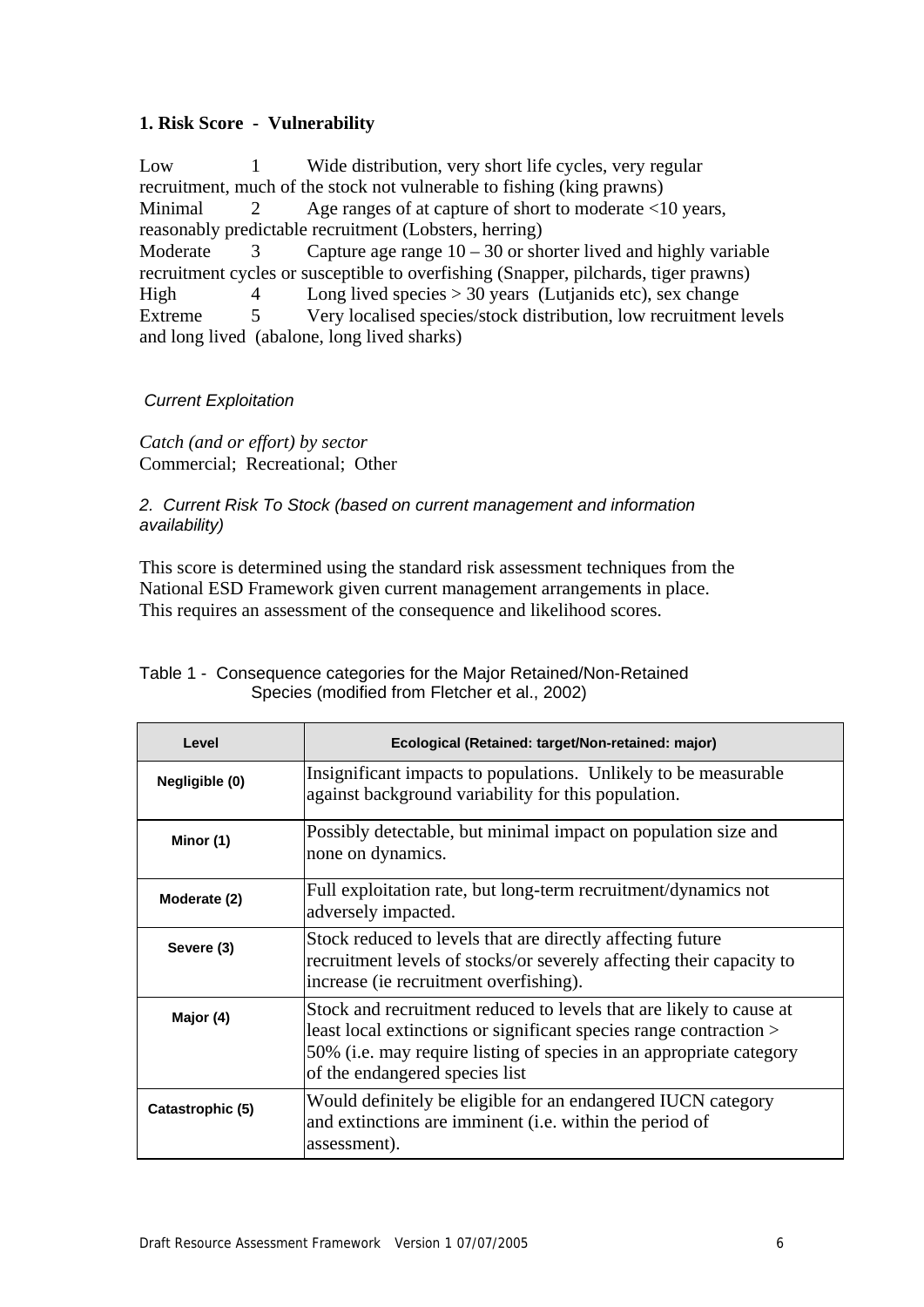#### *Likelihood Table*

The Likelihood Table that was developed also has qualitative criteria that range from 'remote' to 'likely'. Only one of these has been necessary so far (see Table 3)

| Level          | <b>Descriptor</b>                               |  |  |  |  |
|----------------|-------------------------------------------------|--|--|--|--|
| Likely (6)     | It is expected to occur                         |  |  |  |  |
| Occasional (5) | May occur                                       |  |  |  |  |
| Possible (4)   | Some evidence to suggest this is possible here  |  |  |  |  |
| Unlikely (3)   | Uncommon, but has been known to occur elsewhere |  |  |  |  |
| Rare (2)       | May occur in exceptional circumstances          |  |  |  |  |
| Remote (1)     | Never heard of, but not impossible              |  |  |  |  |

Table 2 Likelihood Definitions

The risk should be assessed at the level appropriate to the relevant reproducing population – or unit stock of the species, not some arbitrary spatially based unit. This qualitative table describes the suite of potential consequences that may occur to a population due to fishing. This extends from virtually no impact to complete extinction. This is the appropriate spread of consequences for this type of interaction.

The average target stock of a fishery will probably have at least a moderate level of consequence – this results from most fisheries having objectives related to fully harvesting species but not overfishing them. For those stocks where there is a chance that recruitment overfishing may occur, a higher consequence level should be chosen (but the likelihood of this actually occurring needs to be determined)

For example, abalone fisheries will often have potential consequence values in the 'severe' to 'major' categories, depending upon the effectiveness of management controls and compliance because they are especially prone to overfishing (but if management is working ok the likelihood of this occurring should not be greater than possible). Species with more robust dynamics, such as prawns, are unlikely to ever get past a 'severe' consequence.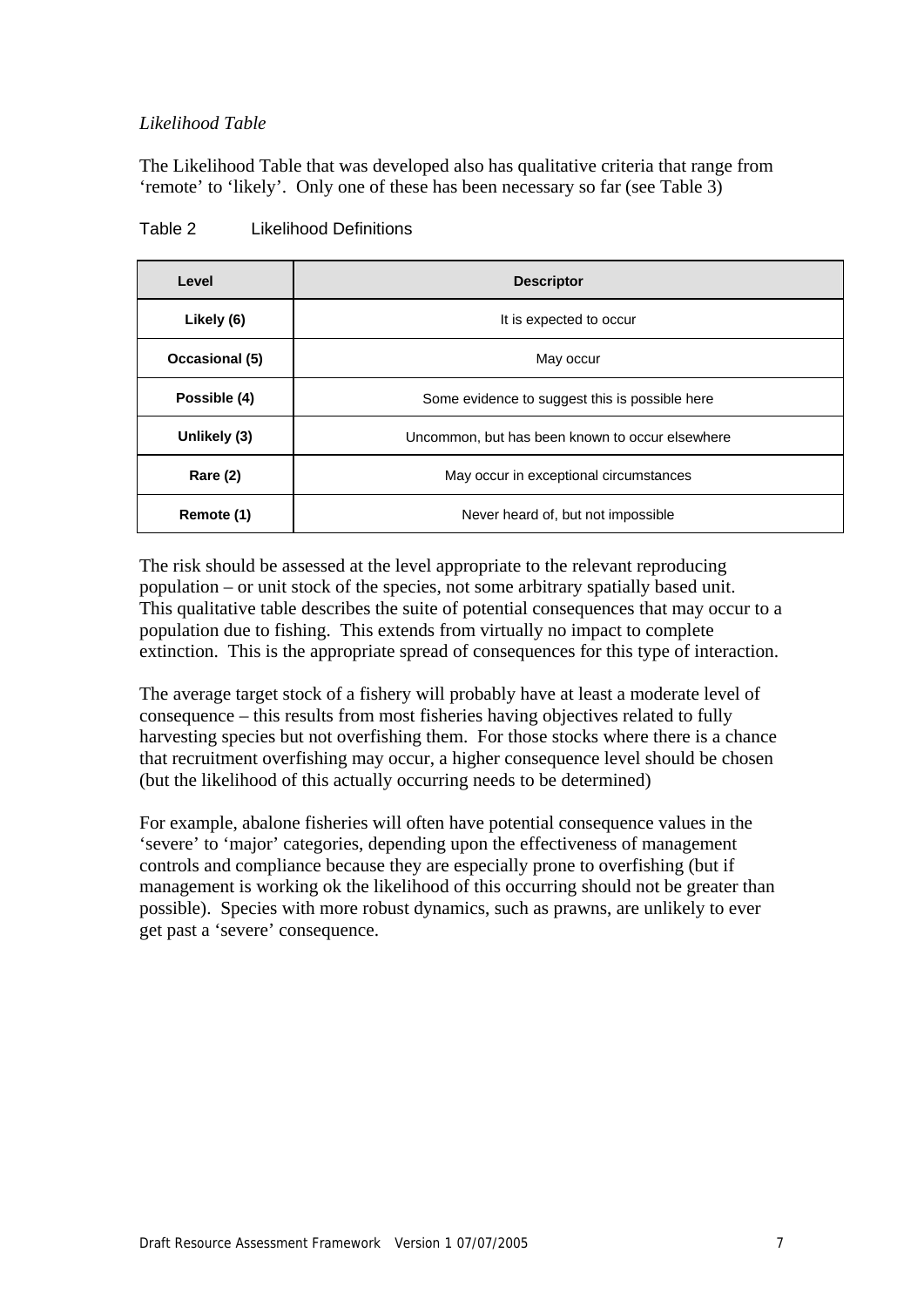| <b>Consequence</b> |                |                                   |                |                 |               |                |              |  |
|--------------------|----------------|-----------------------------------|----------------|-----------------|---------------|----------------|--------------|--|
|                    |                | <b>Negligible</b><br><b>Minor</b> |                | <b>Moderate</b> | <b>Severe</b> | <b>Major</b>   | Catastrophic |  |
| Likelihood         |                | 0                                 | 1              | $\overline{2}$  | 3             | 4              | 5            |  |
| Remote             |                | $\mathbf 0$                       | $\mathbf{1}$   | $\overline{2}$  | 3             | $\overline{4}$ | 5            |  |
| Rare               | $\overline{2}$ | $\mathbf 0$                       | 2              | $\overline{4}$  | 6             | 8              | 10           |  |
| <b>Unlikely</b>    | 3              | $\mathbf 0$                       | 3              | 6               | 9             | 12             | 15           |  |
| <b>Possible</b>    | $\overline{4}$ | $\mathbf 0$                       | $\overline{4}$ | 8               | 12            | 16             | 20           |  |
| Occasional 5       |                | $\boldsymbol{0}$                  | 5              | 10              | 15            | 20             | 25           |  |
| Likely             | 6              | 0                                 | 6              | 12              | 18            | 24             | 30           |  |

#### Table 3 Risk Matrix – numbers in cells indicate risk value, the colours/shades indicate risk rankings.

### **2. Risk Scores - use the previous table to determine combination**

| <b>Risk</b><br>Rankings | <b>Risk Values</b> | <b>Risk</b><br><b>Score</b> |  |  |
|-------------------------|--------------------|-----------------------------|--|--|
| <b>Negligible</b>       | 0                  |                             |  |  |
| Low                     | $1 - 6$            | 2                           |  |  |
| <b>Moderate</b>         | $7 - 12$           | 3                           |  |  |
| <b>High</b>             | $13 - 18$          | 4                           |  |  |
| <b>Extreme</b>          | > 19               | 5                           |  |  |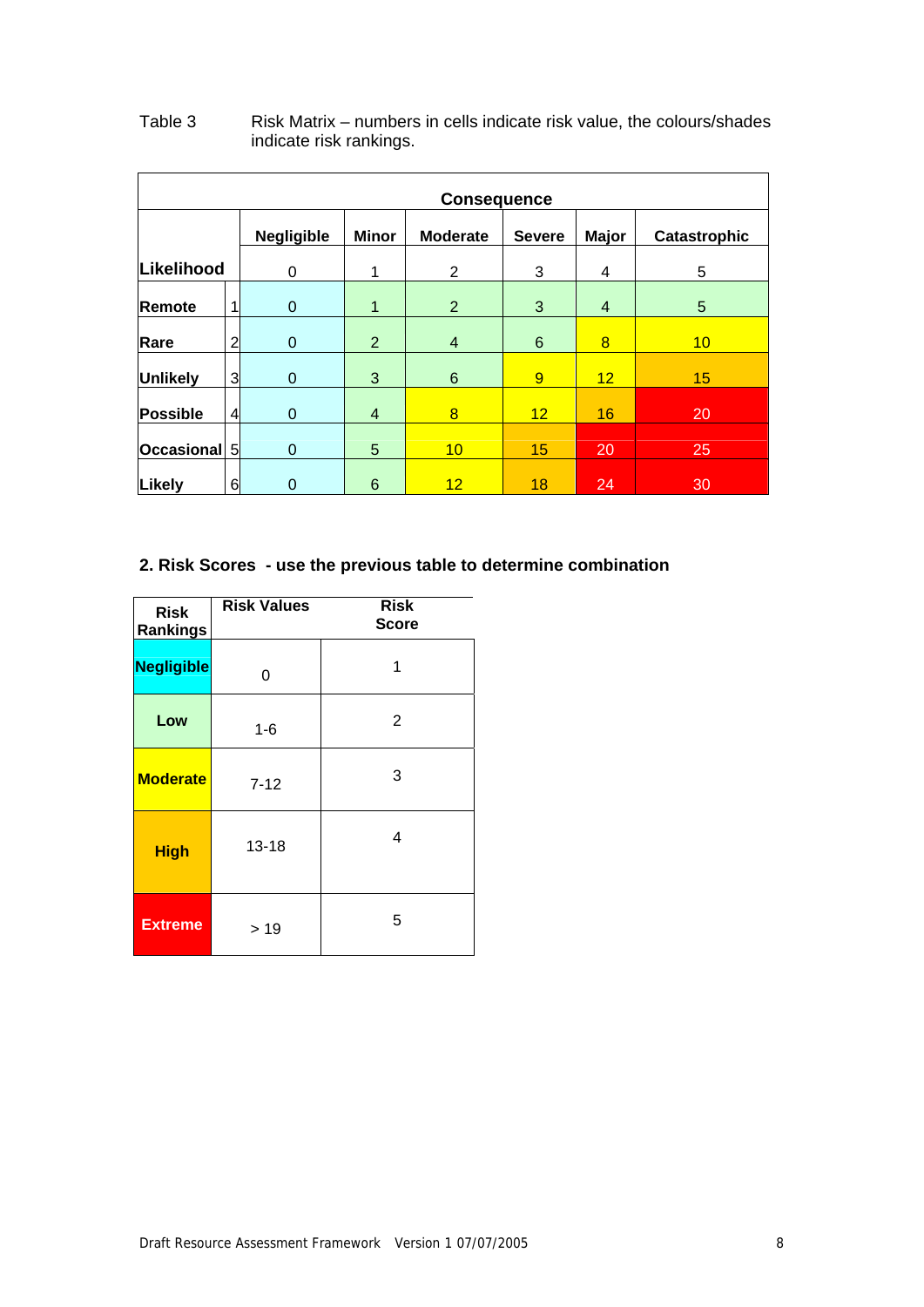### **B . Information needed for current or agreed new Management Arrangements**

#### **3. Management Information Needs Score**

This is a score of the current information level needed to make the current (or future agreed) management arrangements operate (this is not just the stock assessment part – but the ongoing inputs to allow the management regime to work.)

#### **Information Level Scores**

Minimal 1 No data are used (or will be used) within a season or even between most years to manage activities (i.e. it is not managed directly)

- Minor 2 Little or no data used within a season and only minor levels of data are needed for assessments between seasons (CAES analyses only)
- Moderate 3 Some data may be used within a season but between seasons it is often necessary but not very sophisticated (CAES, Logbooks, some ancillary biological data).
- High 4 Some data are needed within a season and/or high levels are needed between seasons because management can alter greatly depending upon results (eg Logbooks, Age structure data for models).
- Substantial 5 An extremely large amount of data needs to be collected to enable the fishery management regime to operate each year due to real time management needs (eg Shark Bay and Exmouth gulf prawns)

### **C. Value to Sectors**

*4. Commercial GVP* 

GVP Scoring - Use the values from the Resource Assessment Framework (1-5) question 5, Current or likely GVP.

GVP Levels: 0 - not relevant no commercial value  $1 - < $ 0.5$  mill 2 - \$0.5 -1 mill 3 - \$1-5 million 4 \$5-20 million  $5 > $20$  million

#### *5. Recreational Participation/Importance*

What is the relative priority for recreational fishers targeting this stock(s) within the bioregion of the stock, or, at most, the zone of bioregion (not more locally than this).

Recreational Priority: 0 - not relevant (ie NOT A RECREATIONAL SPECIES) 1 - small incidental take only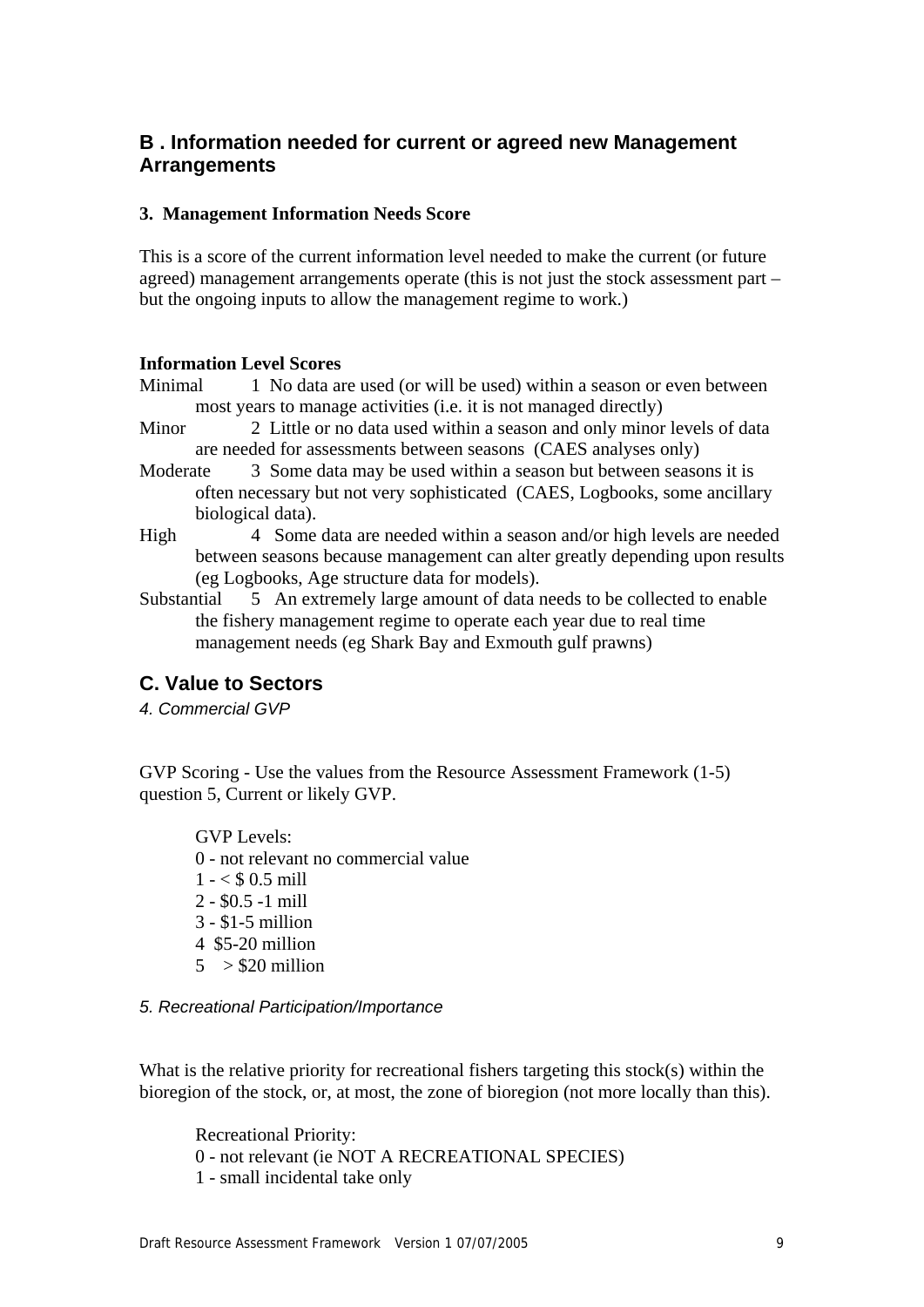- 2 only a secondary species (eg flathead)
- 3 highly targeted but only by a few (eg billfish)
- 4 a popularly caught species but not one of the primary species

5 – one of the three- four primary target species for the bioregion/zone (eg snapper, dhufish, tailor, herring)

#### *6. Ecological/cultural significance*

#### Risk Scoring

What is the level of social concern or significance by the wider community for the species being addressed (ie what do non-recreational/non-commercial people think) – this will be of greater interest regarding iconic species and would be mostly used for bycatch issues.

#### SOCIAL ISSUES:

- 0 Not Relevant
- 1 -Minimal additional social value
- 2 Some broader community issues involved
- 3- Identifiable community concerns issues
- 4 Issue is causing major troubles in region (eg Swan River fish kills)
- 5 Statewide issue of public concern (e.g. catching dolphins/whales)

#### *7. Customary Use/Significance*

What level of customary use or significance does this stock have to indigenous communities of the area?

0 Minimal or None 1 2 3 4 5 High level of use or significance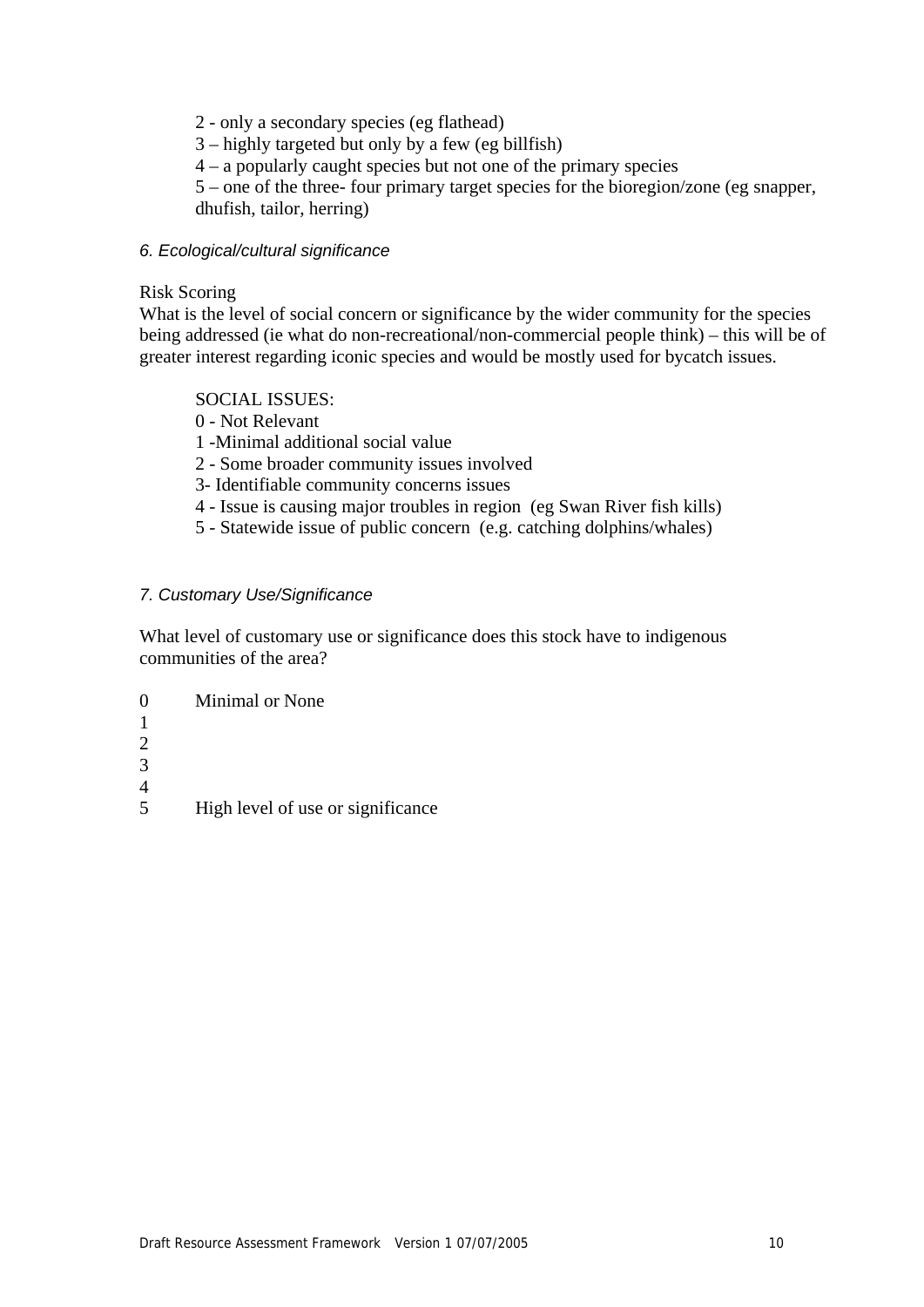| Examples |                |                |                |                |                |                |              |  |
|----------|----------------|----------------|----------------|----------------|----------------|----------------|--------------|--|
| Species  | Vuln.          | Current        | Manag.         | <b>GVP</b>     | Rec            | Cultural       | <b>TOTAL</b> |  |
|          |                | Exploit.       | info           |                | signif.        |                |              |  |
|          |                | <b>Status</b>  | needs          |                |                |                |              |  |
| Red      | $\overline{4}$ | 3              | $\overline{4}$ | 3              | $\overline{2}$ | $\overline{2}$ | 18           |  |
| Emperor  |                |                |                |                |                |                |              |  |
| Rankin   | $\overline{4}$ | $\overline{4}$ | 3              | 3              | $\overline{2}$ | $\mathbf{1}$   | 17           |  |
| Cod      |                |                |                |                |                |                |              |  |
| Spangled | $\overline{2}$ | 3              | $\overline{2}$ | $\overline{2}$ | 3              | 1              | 12           |  |
| Goldband | $\overline{4}$ | $\overline{4}$ | $\overline{4}$ | 3              | 1              | $\mathbf{1}$   | 17           |  |
| Flagfish | $\overline{2}$ | $\overline{2}$ | 1              | 1              | $\overline{2}$ | 1              | 7            |  |
| Dhufish  | 3              | $\overline{4}$ | 3              | $\overline{2}$ | $\overline{4}$ | 3              | 19           |  |
| Snapper  | 3              | 3              | 3              | 3              | 5              | 3              | 20           |  |
| Flathead | $\overline{2}$ | $\overline{2}$ | 1              | 1              | $\overline{2}$ | 1              | 9            |  |
| Herring  | $\overline{2}$ | $\overline{2}$ | $\mathbf{1}$   | $\overline{2}$ | 5              | 1              | 13           |  |
| Lobsters | $\overline{2}$ | 3              | $\overline{4}$ | 5              | $\overline{4}$ | 3              | 21           |  |
| Salmon   | $\overline{2}$ | $\overline{2}$ | $\overline{2}$ | $\overline{2}$ | 3              | $\mathbf{1}$   | 12           |  |
| SB Tiger | 3              | 3              | 5              | 5              | $\mathbf{1}$   | $\overline{2}$ | 19           |  |
| Prawns   |                |                |                |                |                |                |              |  |

## *4. Assessment of the Robustness of the Current/Possible Indicator – Performance limit Package*

*Is the current indicator/performance measure package suitably robust given the risk/priority of the species and the current management arrangements? This should include any recommendations from the EPBC applications process.* 

*This analysis can conclude that the current system is* 

- *(A) suitable,*
- *(B) not robust enough and requires extra work or*
- *(C) it could determine that too much is currently being done.*

*The extra work outlined in (b) could either be in terms of extra management to reduce the risk to the stock or by extra monitoring and increase the robustness of the assessment.* 

# *5. Additional management actions needed*

*Are any additional management actions required?*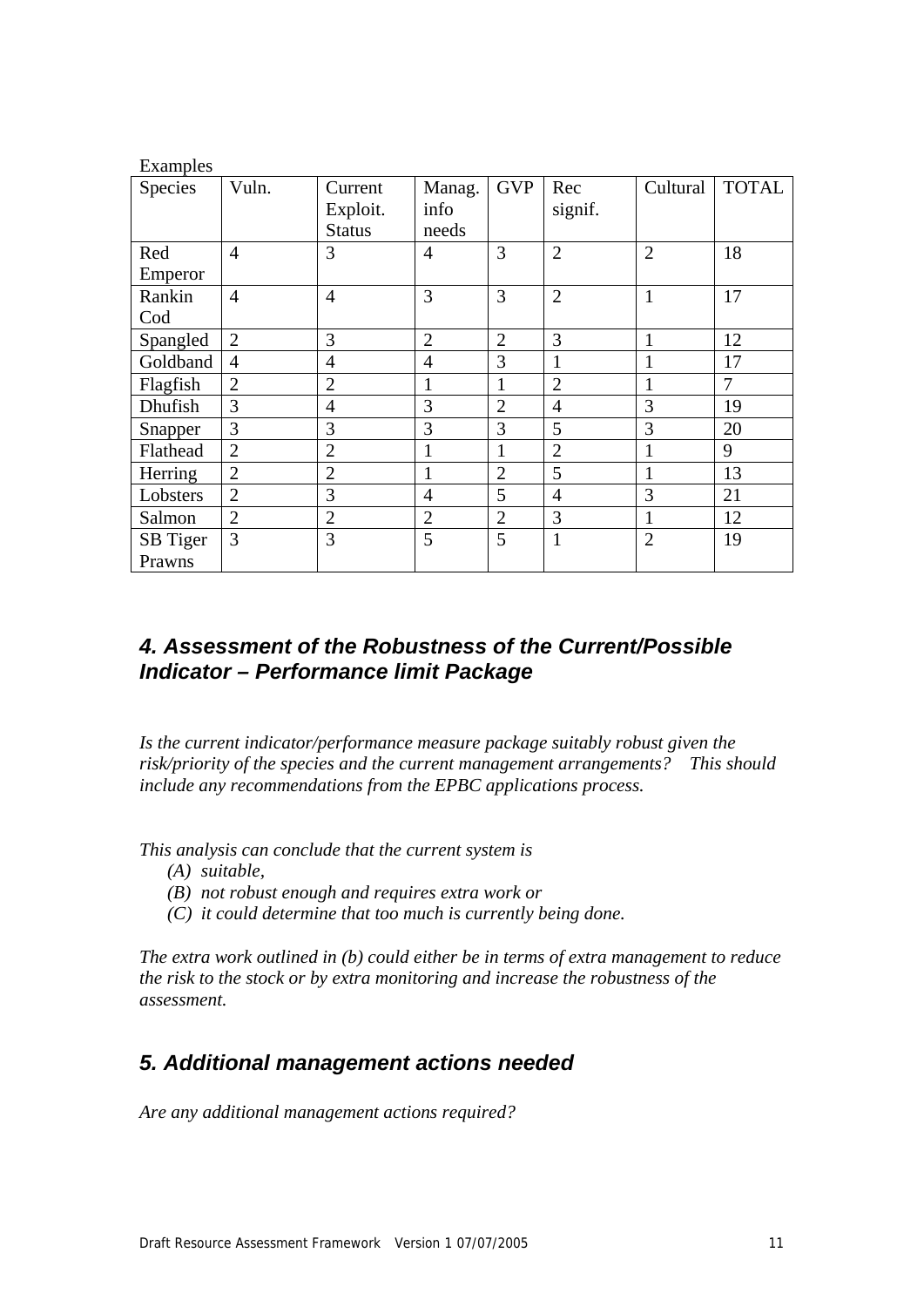## *6. Current Proposals/ Research Underway*

### *7. Future Monitoring/Research*

*Outline what will be the monitoring program and over what time line this should be continued before review.* 

### **A. Stock Assessment method and frequency**

*What will be the method(s) used to monitor the stock?* 

*This could involve more than one method and each of which could have different frequencies.* 

*For an example, a full blown stock assessment modelling exercise which calculates current or likely future Bs compared against*  $B_0$  *may only need to be done routinely every 3 years. In the intervening years the stock may be monitored by an examination of catch rates against set minimum levels (which if breached may trigger an additional modelling exercise).* 

*Outline what and why the scheme has been chosen and what are the inputs to this.* 

### **B. Catch and Effort monitoring**

*Collection Method* 

*What method is to be used –* 

*Commercial - monthly CAES, logbooks, trip CAES, Daily CAES/ QMF etc.?? Recreational - ?? Other* 

*Limitations and Restrictions* 

*What are the known problems with the data: some fictional examples include: - the data from 1975 –1985 effort is known to be no good for species x due to market limitations, or - don't use blocks 95260 because it is wrong, only use boats F8889 and F456… - to calculate CPUE only use the top 10 catch boats .*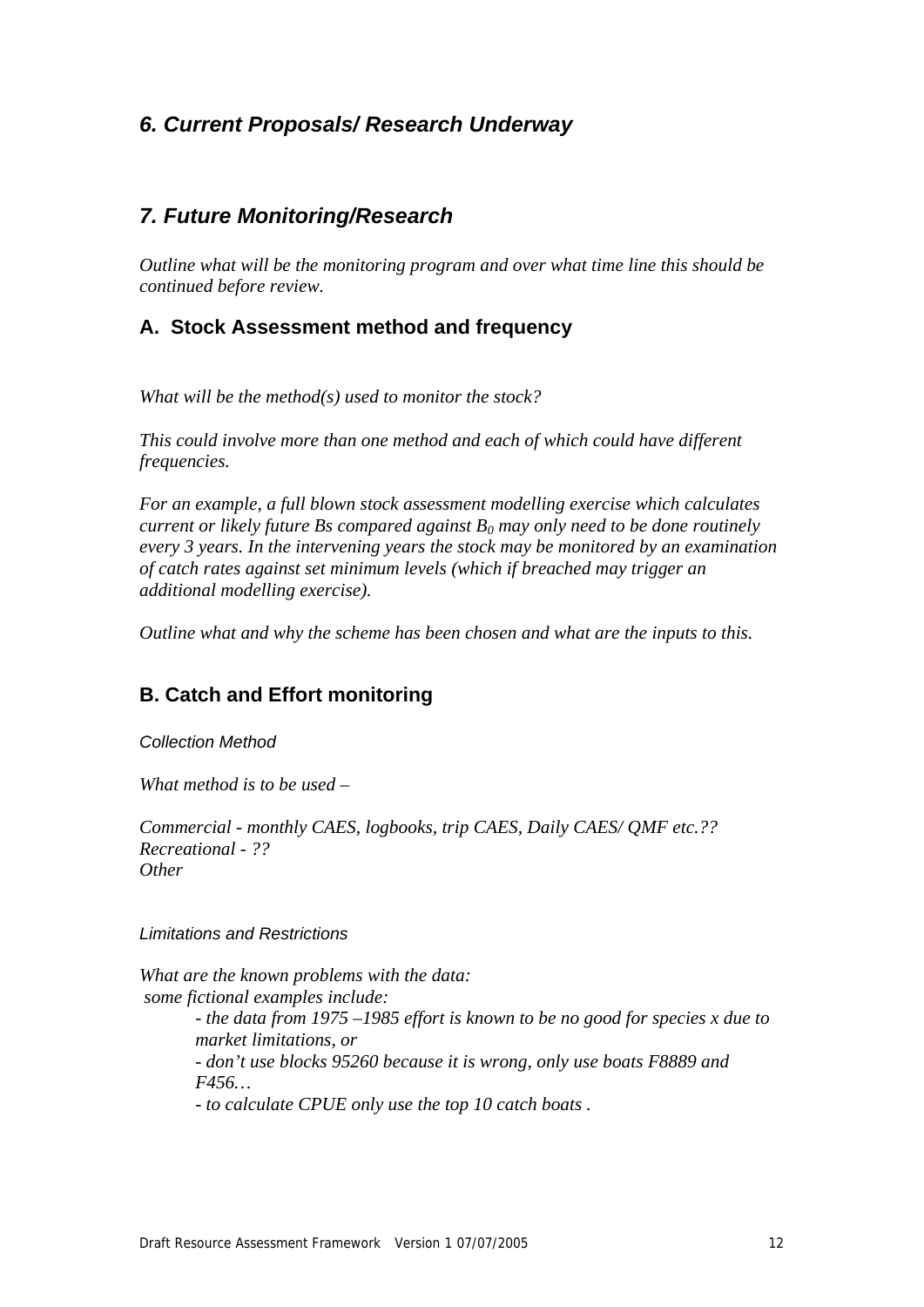*If this is documented it means that someone else coming along later (or even the same person at a later date) doesn't have to redo the analyses to find out about the pitfalls or have to guess at what you have been using.* 

*What standardised queries are used?* 

*If standard queries of the database are used to generate annual reports (e.g. SoF, MAC reports etc), where are these located so that others can replicate the generation of these outputs? Largely, this is the formalisation of the above criteria into computer routines/code.* 

*Thus if a standard subset of data are used in analyses, a copy of these should be kept in the appropriate directory so they can be used again if needed.* 

*Data required from other fisheries* 

*Is any information needed from other fisheries to make these analyses work.* 

*Database type, location and manager* 

*Where are the catch and effort data maintained and who is the responsible manager.* 

### **C. Biological and other material required**

*General* 

*Outline the additional data that need to be collected to complete the stock assessment that is identified above?* 

*Sampling methods and frequency required* 

*What methods are needed to collect this information and how often (monthly, yearly, every three years?) does it need to be collected. What are the protocols needed to get good samples – do you need independent sampling, on board sampling, factory sampling, market sampling, Random, stratified etc.* 

*Note - This is where you would include any statistical analyses that come from the proposed FRDC study on cost effective age composition monitoring.* 

*Database type, location and manager* 

*Where would this data be stored and in what format? Who is the manager for the data?* 

#### **D. Model (if applicable)**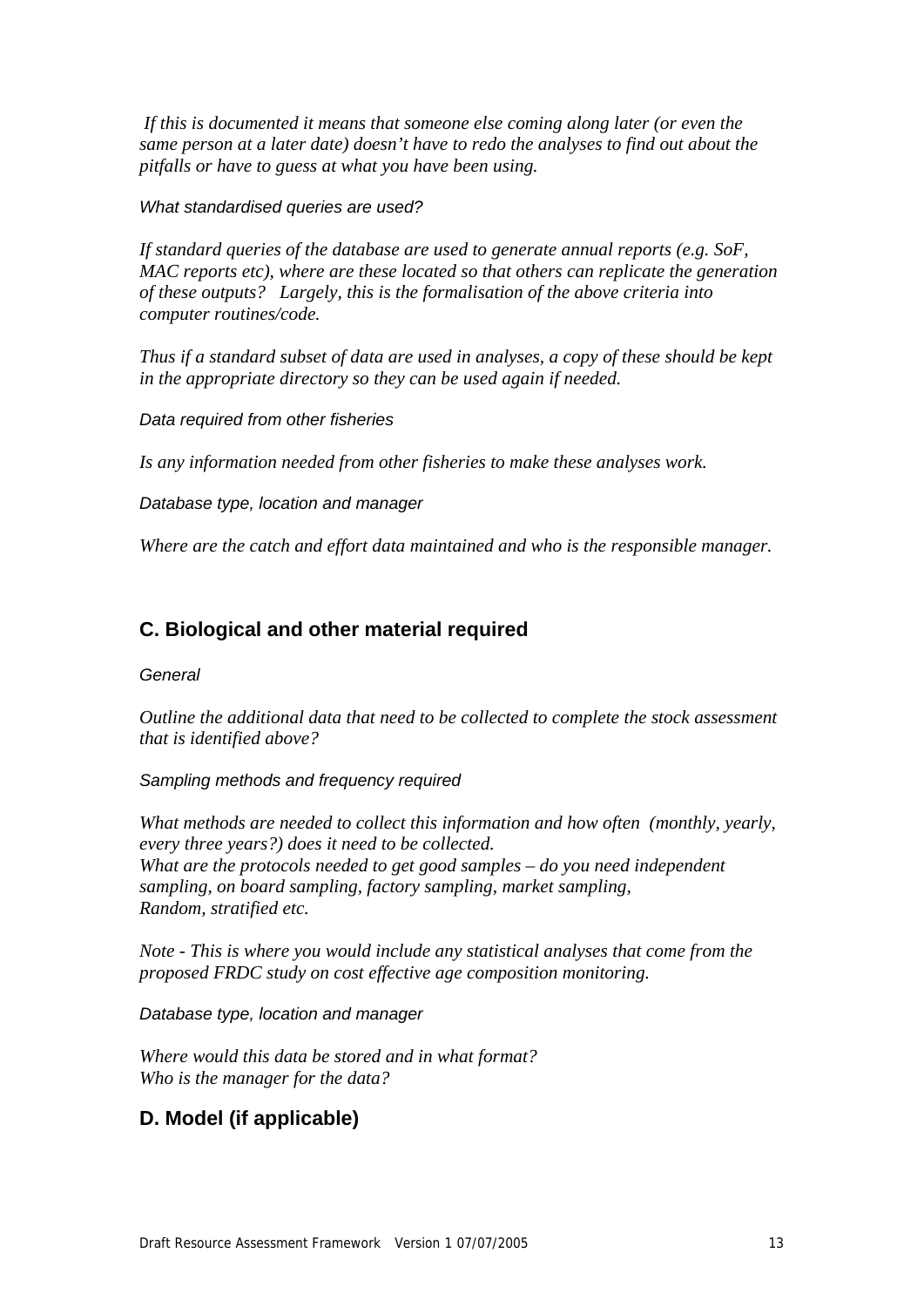*There are a number of questions that need to be answered to enable other to come along and utilise any models in the future.* 

Who wrote/modified the model?

What language is it written in and what ancillary programs are needed?

What version is the most current?

Are there any tricks that need to be recorded for others to use the model?

Where is the most Current Version of the Model located?

How often is the model to be updated?

### *Reviews*

What reviews of this assessment have been undertaken?

*This could be none, internal only, external via publishing of journal articles or from a full external review that has involved visits by experts.* 

## *References*

What are the relevant references for this report?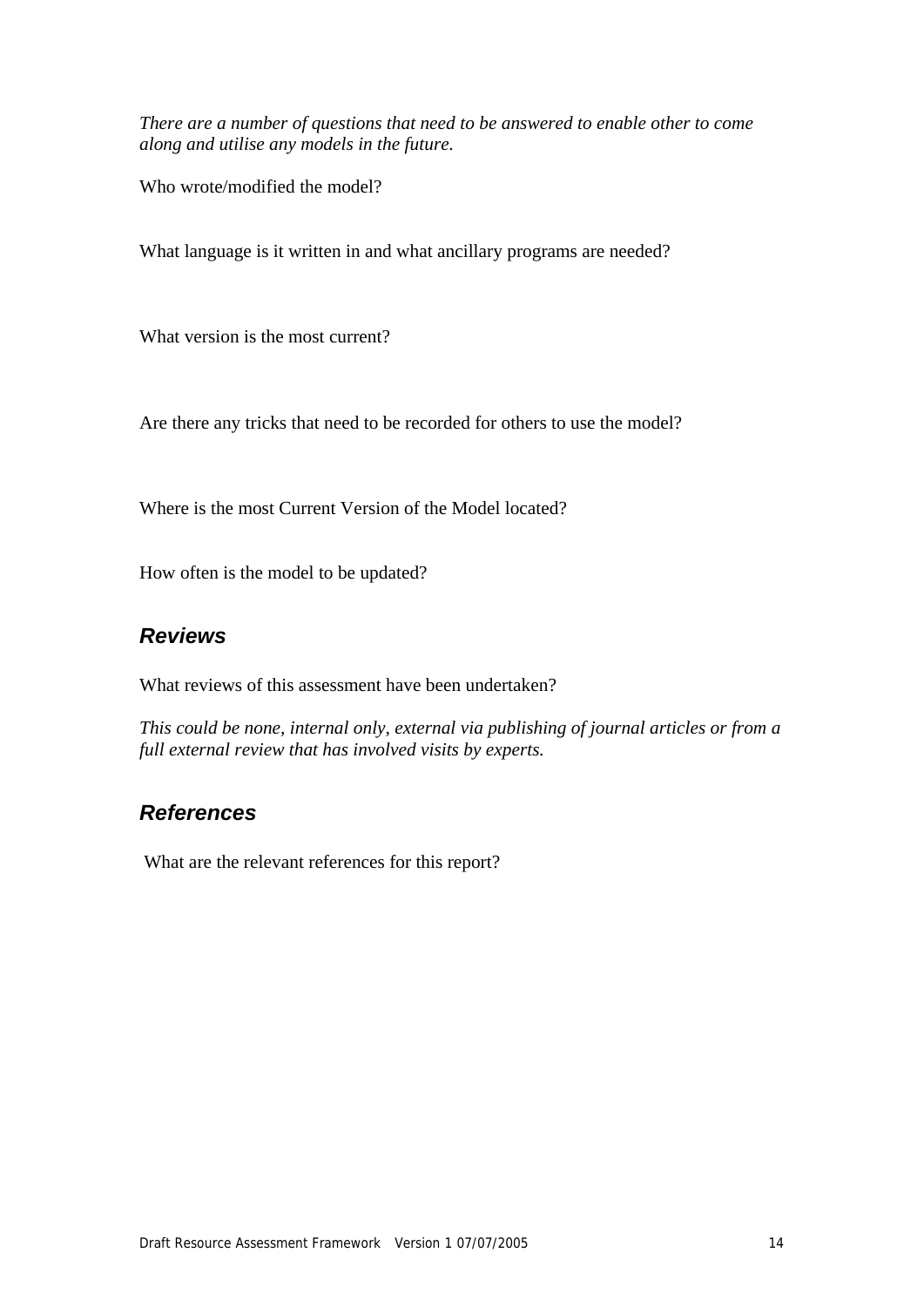### BLANK **Species/Stock Assessment Framework**

## *1. Operational Objective(s)*

# *2. Performance Measures*

- Theoretical basis and justification
- Current operational limit and indicators being used
- Acceptable Catch Range, methodology and justification

## *3. Risk Assessment/Priority for the Species/Stock*

### **A. Risk To Stock**

- *1. Biology*
- *2. Relative Vulnerability to Fishing*
- *3. Current Exploitation*

*Catch by sector* 

*Commercial*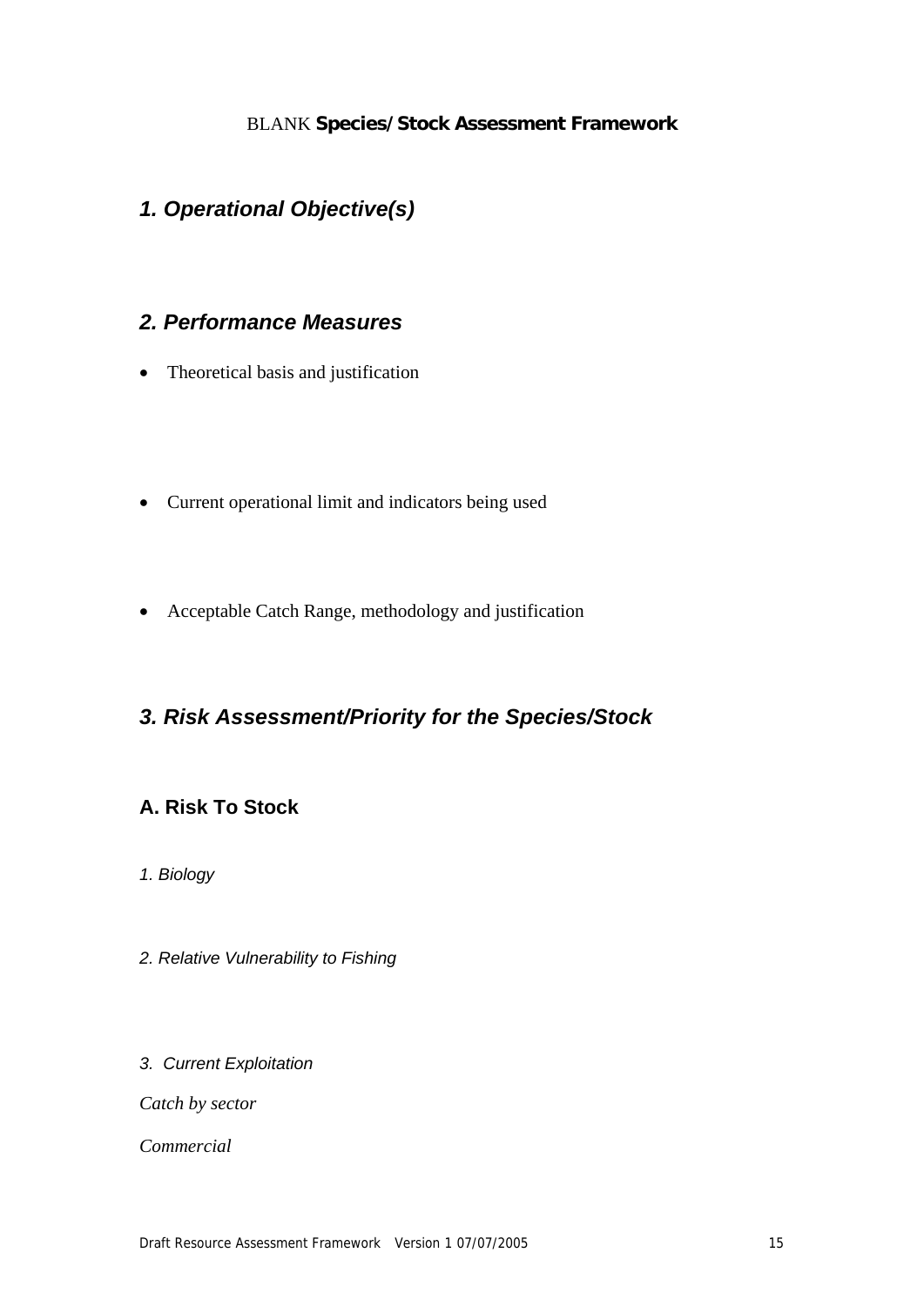*Sector 1* 

*Sector 2* 

*Recreational* 

*Other* 

*4. Conclusions* 

## **B .Current Management Arrangments**

## **C. Value to Sectors**

*Commercial GVP* 

*Recreational Participation/Importance* 

*Ecological/cultural significance* 

# **D. Overall Priority**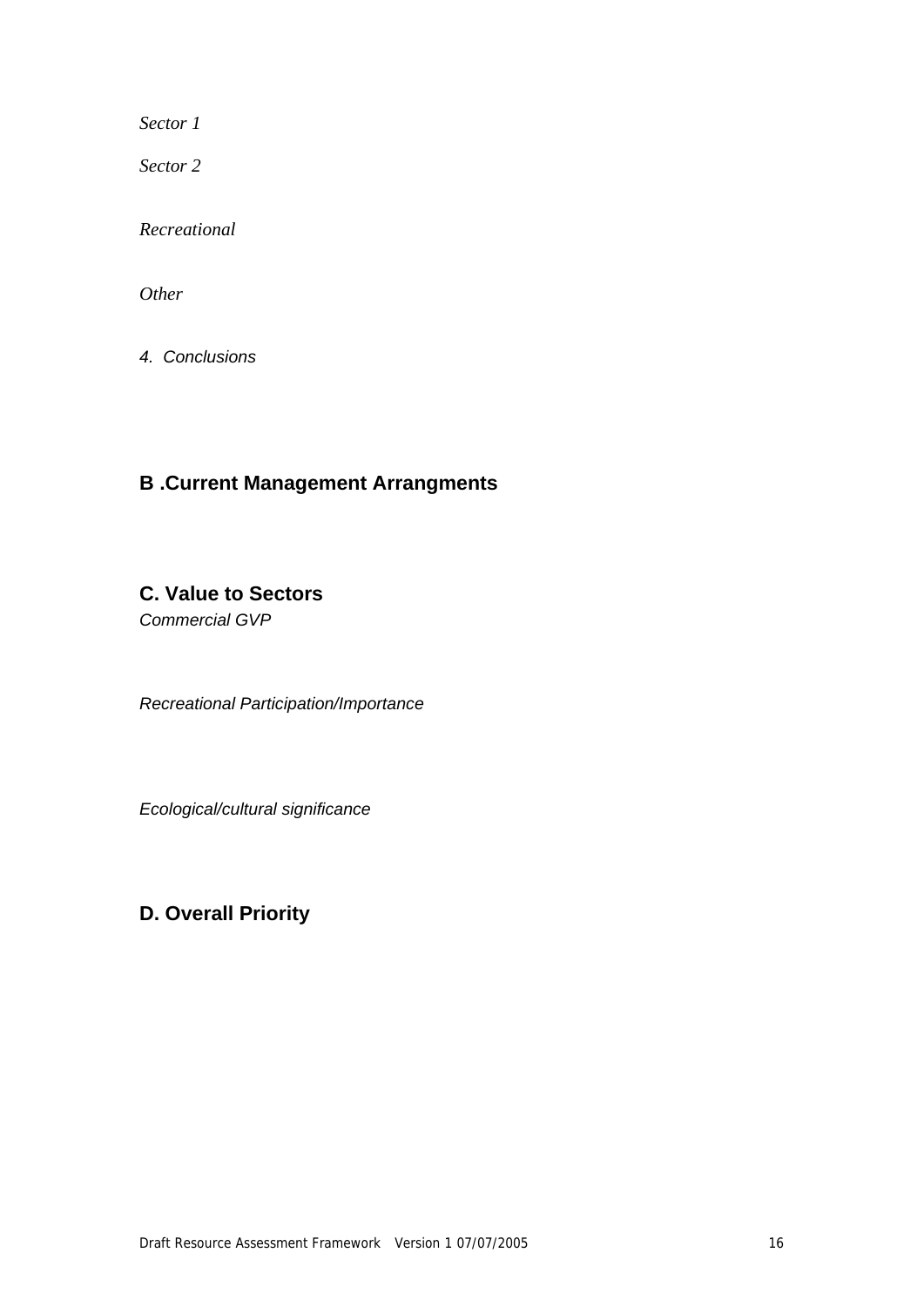# *4. Assessment of the Robustness of the Current/Proposed Indicator – Performance limit Package*

- *5. Additional management actions needed*
- *6. Current Proposals/Research underway*
- *7. Future Monitoring/Research*
- **A. Stock Assessment method and frequency**

# **B. Catch and Effort monitoring**

*Collection Method* 

*Limitations and Restrictions* 

*What standardised queries are used?* 

*Data required from other fisheries* 

*Database type, location and manager*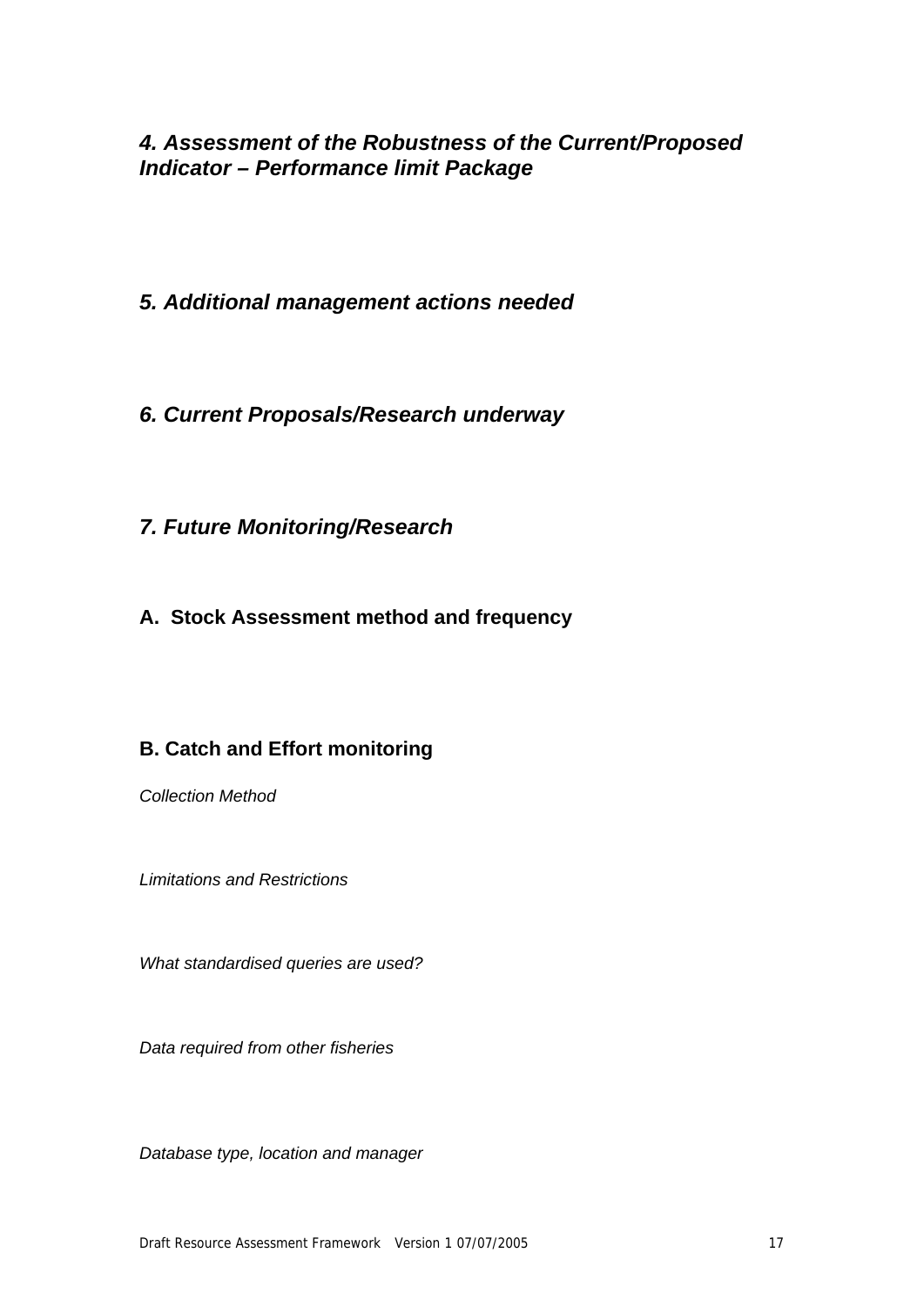### **C. Biological and other material required**

*General* 

*Sampling methods and frequency required* 

*Database type, location and manager* 

### **D. Model (if applicable)**

*Who wrote/modified the model?* 

*What language is it written in and what ancillary programs are needed?* 

*What version is the most current?* 

*Are there any tricks that need to be recorded for other s to use the model?* 

*Where is the most current version of the Model located?* 

*How often is the model to be updated?* 

## *Reviews*